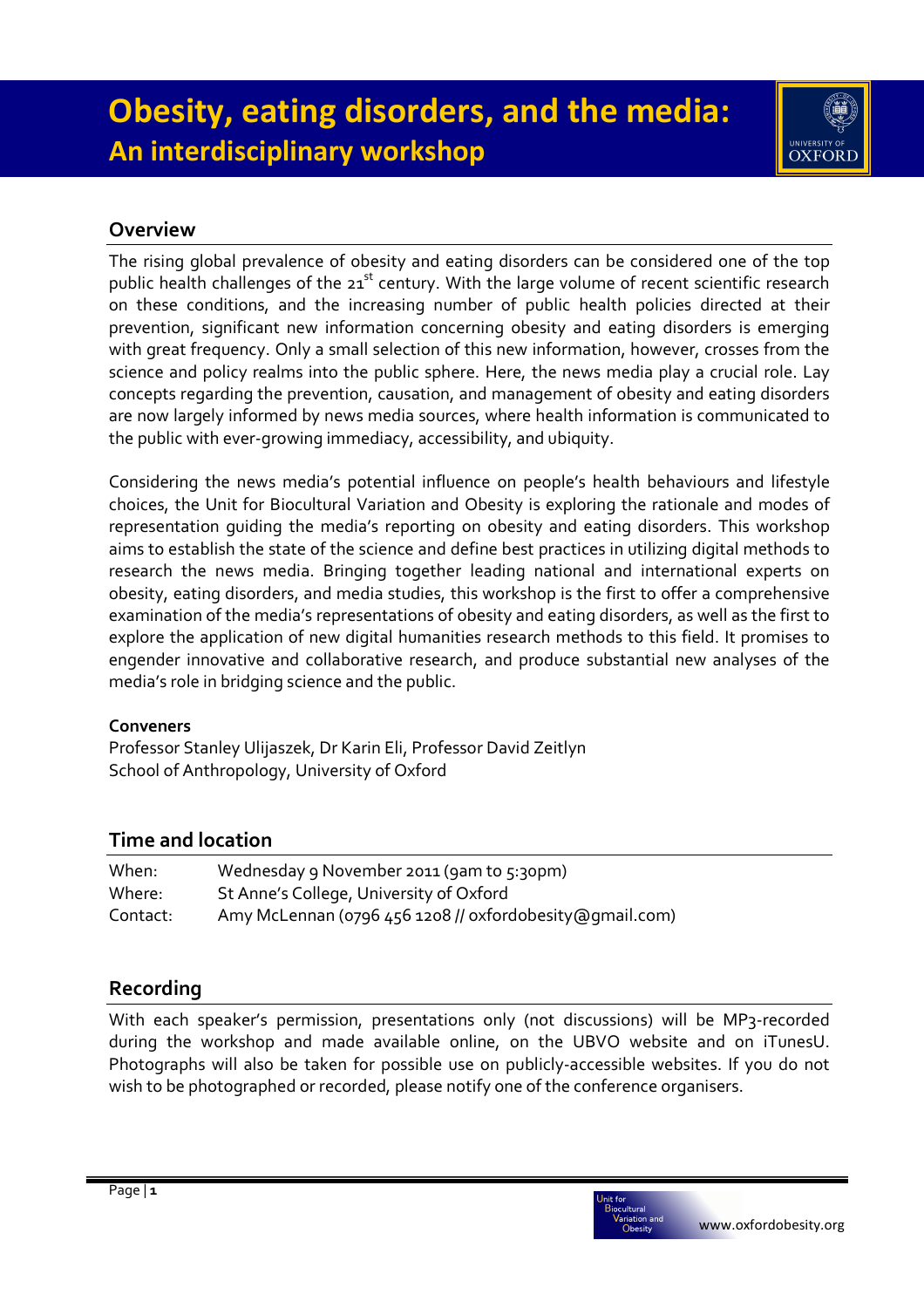

# **Programme**

| Time           | <b>Event</b>                                                                                                 | <b>Speaker</b>                                                             |
|----------------|--------------------------------------------------------------------------------------------------------------|----------------------------------------------------------------------------|
| 9:00 - 9:30am  | Arrival and registration                                                                                     |                                                                            |
| 9:30 - 10:00   | Introduction                                                                                                 |                                                                            |
|                | Obesity, eating disorders, and the media                                                                     | Stanley Ulijaszek & Karin Eli<br>(University of Oxford)                    |
| 10:00 - 12:00  | Session 1: Eating disorders                                                                                  |                                                                            |
|                | Eating disorders in the media: the changing nature of UK<br>newspaper reports and a comparison with US media | <b>Clive Seale</b><br>(Queen Mary, University of London)                   |
|                | Dangerous engagements? Exploring pro-anorexia websites<br>and/in the media                                   | Anna Lavis<br>(Goldsmiths, University of London)                           |
|                | Constructing the archetypal anorectic: trends in media<br>representations of eating disordered celebrities   | Paula Saukko<br>(Loughborough University)                                  |
|                | The discursive regulation of 'too fat' and 'too thin' bodies                                                 | <b>Helen Malson</b><br>(University of the West of England)                 |
|                | Discussant                                                                                                   | Stella Bruzzi<br>(University of Warwick)                                   |
| 12:00 - 1:00pm | Lunch                                                                                                        |                                                                            |
|                | Provided for registered guests and speakers                                                                  |                                                                            |
| $1:00 - 3:00$  | Session 2: Obesity<br>Biological postcards: the popularisation of Barker's hypothesis                        | Megan Warin<br>(University of Adelaide)                                    |
|                | Obesity in the US media, 1990-2010                                                                           | Natalie Boero<br>(San Jose State University)                               |
|                | Competing contemporary discourses of obesity                                                                 | Helene Shugart<br>(University of Utah)                                     |
|                | Media representations of UK obesity policy                                                                   | Vivienne Parry, OBE<br>(Science writer and broadcaster)                    |
|                | <b>Discussant</b>                                                                                            | Tanja Schneider<br>(University of Oxford)                                  |
| 3:00 - 3:30    | <b>Break</b>                                                                                                 |                                                                            |
| $3:30 - 5:30$  | Session 3: Data mining<br>Analytical approaches to media representations                                     | David Zeitlyn<br>(University of Oxford)                                    |
|                | Text mining techniques                                                                                       | John McNaught<br>(National Centre for Text Mining<br>[NaCTeM], Manchester) |
|                | Prevalence scores: an evolving tool for database analysis                                                    | Daphna Carmeli<br>(University of Haifa, Israel)                            |
|                | How can we find relevant research more quickly in systematic<br>reviews?                                     | James Thomas<br>(University of London)                                     |
|                | <b>Discussant</b>                                                                                            | Annamaria Carusi<br>(University of Oxford)                                 |

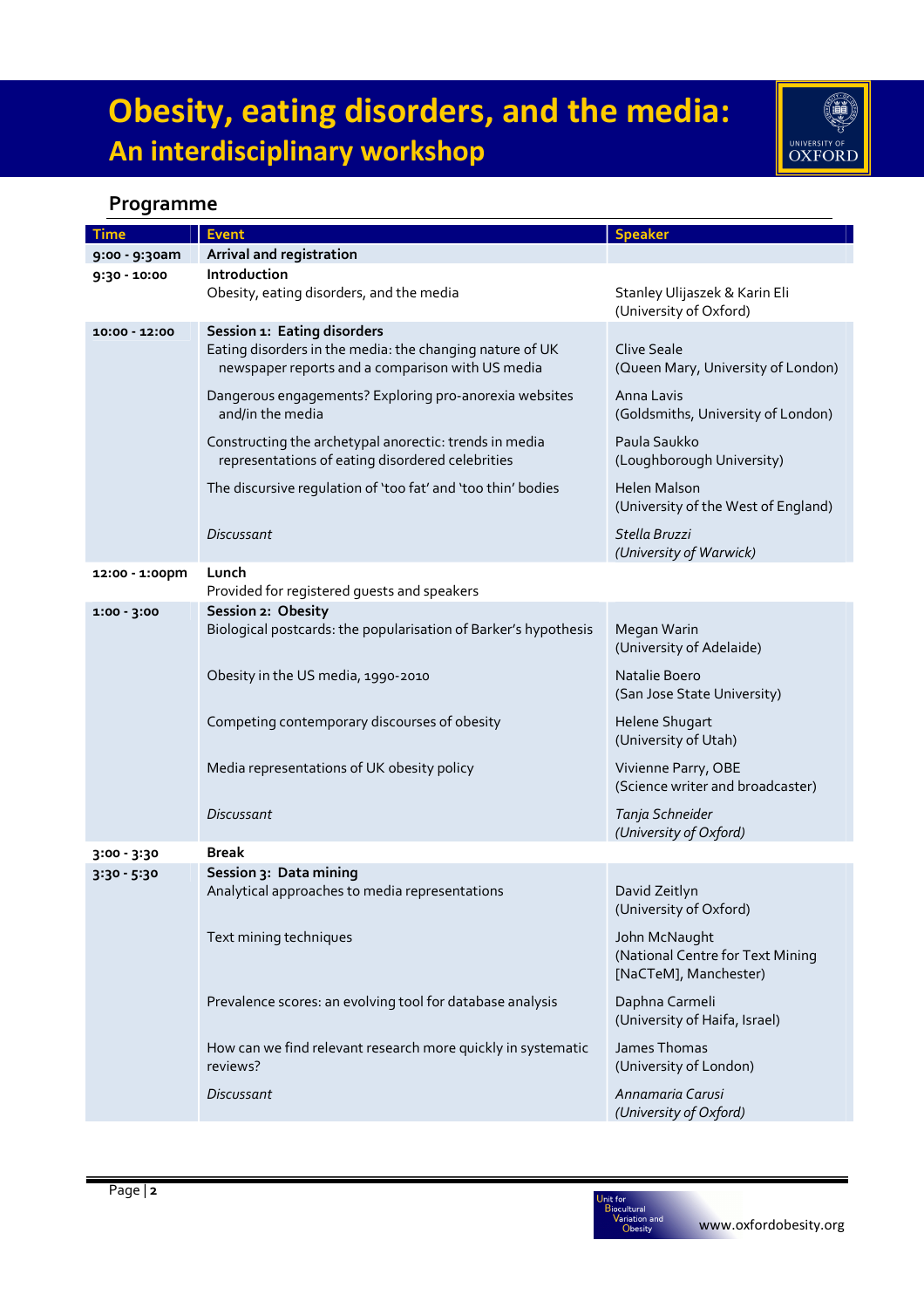

## **Introduction**

#### **Obesity, eating disorders, and the media**

Stanley Ulijaszek & Karin Eli *School of Anthropology, University of Oxford* 

This workshop will examine the nature of reporting on obesity and eating disorders: what is reported and what is not, and how what is reported *is* reported. Obesity and eating disorders have complex causalities, and as such are subject to multiple, at times conflicting, claims and representations in the realms of science, policy, and public understanding. However, the feedback relationships between scientific research, policy making, and their popularization through media reporting remain poorly understood. This workshop will launch a new approach to understanding these relationships through applying the methodologies of text-mining, database analysis and systematic reviews. In this introductory paper, we will frame the discussion, analysing two case studies of news media reports on recent policy and legal decisions concerning obesity and eating disorders. We will identify the thematic and stylistic traits that characterize these media reports, highlight the representations of science embedded in these reports, and connect them to possible feedback pathways from popularization to scientific research and policy. We will thus suggest a new way of conceptualizing knowledge on obesity and eating disorders as produced by a dynamic, multi-directional triad of science, policy, and the popular news media.

**Stanley Ulijaszek** is Professor of Human Ecology and Director, Unit for Biocultural Variation and Obesity, at the University of Oxford, and Vice-Master of St Cross College, Oxford. He is associate editor of *Homo: Journal of Comparative Human Biology*, and book review editor for the *Journal of Biosocial Science*. Among his books are *Nutritional Anthropology* (Smith-Gordon, London, 1993, with S.S. Strickland), *Human Energetics in Biological Anthropology* (Cambridge University Press, 1995); *Cambridge Encyclopedia of Human Growth and Development* (Cambridge University Press, 1998, with F.E. Johnston and M.A. Preece), *Holistic Anthropology* (Berghahn Books, Oxford, 2007, with D. Parkin), and *Human Variation: From Laboratory to Field* (Cambridge University Press, with C.G.N. Mascie-Taylor and A. Yasukouchi).

**Karin Eli** is a postdoctoral researcher at the Institute of Social and Cultural Anthropology at the University of Oxford. In her doctoral thesis, she analysed processes of selfhood among eating disordered people in Israel. Her current research examines the interaction of socioenvironmental and individual factors in narratives of anorexia and bulimia, highlighting the roles of genetic discourses.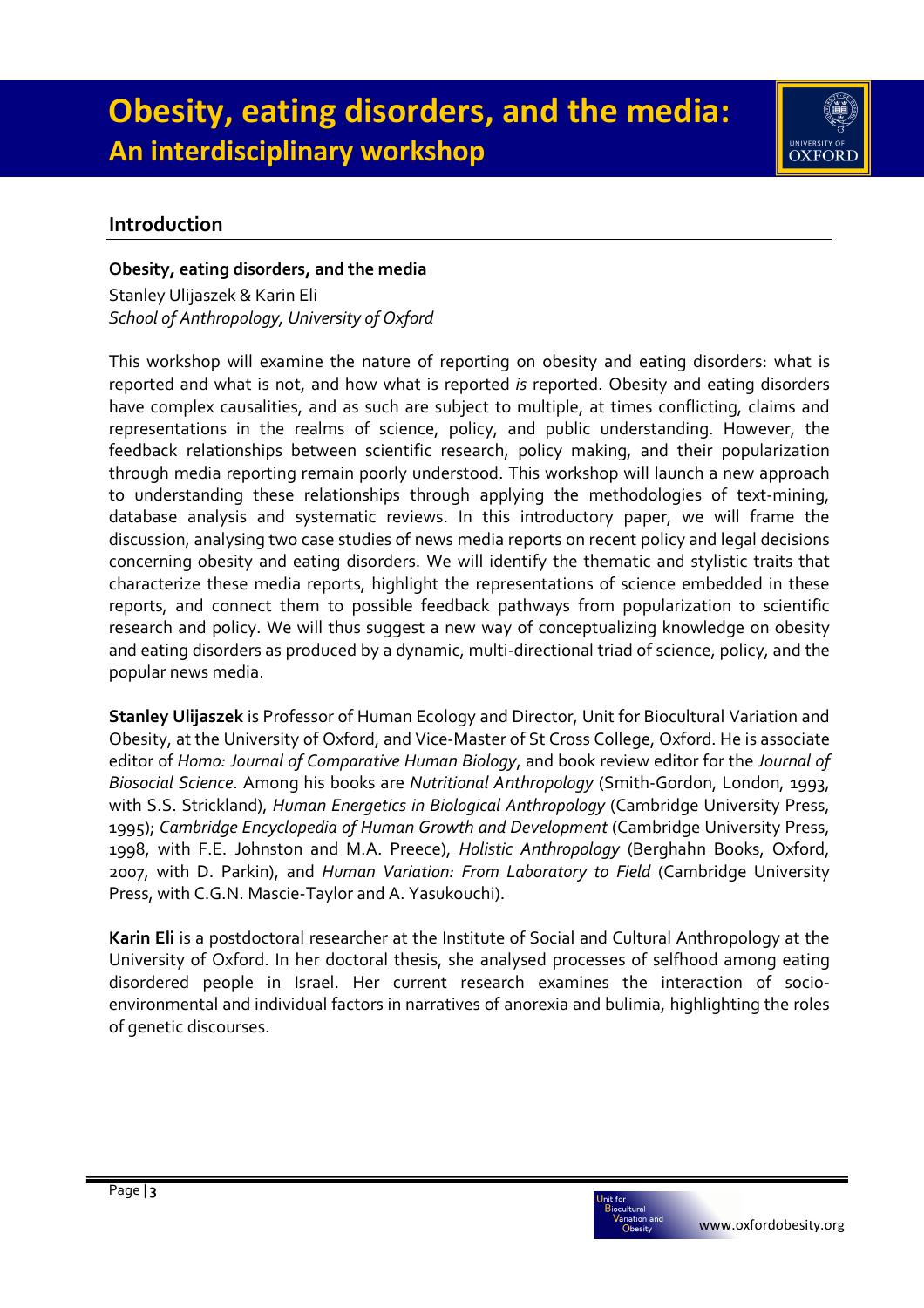

## **Session 1: Eating disorders**

#### **Chair and discussant**

Stella Bruzzi *University of Warwick* 

**Stella Bruzzi** is Professor of Film and Television Studies at the University of Warwick. She has published widely, mainly in the areas of documentary, costume and masculinity and her publications include the books: *Undressing Cinema: Clothing and Identity in the Movies* (1997); *New Documentary* (2000 and 2006); *Fashion Cultures: Theories, Explorations and Analysis* (co edited with Pamela Church Gibson, 2000); *Bringing Up Daddy: Fatherhood and Masculinity in Post-war Hollywood* (2005); and, *Seven Up* (2006). She has just started a two-year Leverhulme Major Research Fellowship and is researching a monograph on representations of reality and history entitled *Approximation: Documentary, History and the Staging of Reality*.

#### **Eating disorders in the media: the changing nature of UK newspaper reports and a comparison with US media**

Clive Seale *Queen Mary, University of London* 

Concern has been expressed about the adequacy of media reporting on eating disorders (EDs) and the impact of this on public understanding. I will report an analysis of messages about EDs in UK newspapers, comparing these with US news reports, and show changes over time and between types of newspaper. 3,583 national press news articles were analysed using content and keyword analysis. UK press coverage presents a more realistic clinical picture than US coverage. Profiling people with EDs, popular 'tabloid' newspapers give more details of clinical complications than serious 'broadsheet' newspapers, which focus more on research stories and public health concerns. The association of EDs with young, white, female 'celebrities' is constant over time, but medical views about causation and treatment are more prominent in later years. Popular journalists pursue an entertainment agenda for their reporting of health stories and this study shows both the constraints and public education opportunities provided by this genre.

**Clive Seale** is Professor of Medical Sociology at Queen Mary University of London. He has written a book about the mass media and health (*Media and Health*, Sage 2002) and occasionally does studies of the way in which the mass media represents particular health topics. His other research concerns end-of-life care and communication in health care settings.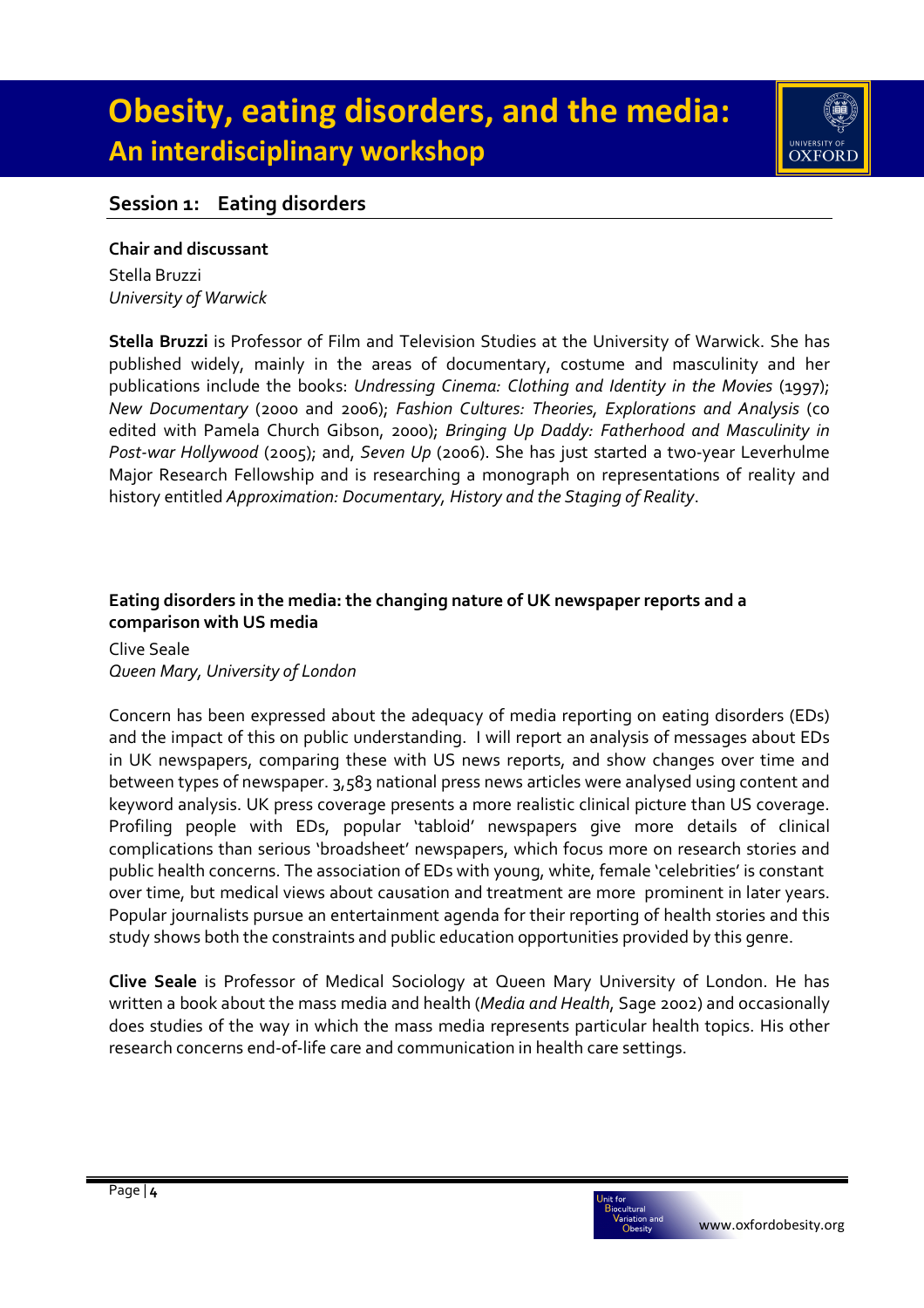

#### **Dangerous engagements? Exploring pro-anorexia websites and/in the media**

Anna Lavis

*Goldsmiths, University of London* 

"Sick," "twisted" and "evil" are all words that have featured in British media coverage of proanorexia websites. Much of this coverage has portrayed the websites as spaces replete with danger that 'lure' individuals into anorexia and regard the illness as a lifestyle choice. Drawing on ethnographic fieldwork on pro-anorexia websites and in an English eating disorders unit, this paper will explore these representations of pro-anorexia websites *in* the media whilst elucidating wider relationships between the websites *and* the media. Media coverage of pro-anorexia websites often elides discussions of anorexia with debates around size zero and attributes much 'blame' for both of these to the websites and, paradoxically, to 'other' media. In these elisions and attributions, pro-anorexia websites are often imagined to be simply producers of thin bodies, rather than spaces to be (anorexic). This imaginary not only highlights prevalent media conceptualisations of anorexia itself, but also rests on particular media interpretations of the photographic images that pro-anorexia websites frequently borrow from the media. This paper will suggest that not only is the content of these websites, and the meanings participants attribute to that content, often different from media imaginings, but also that such imaginings actually produce the specific paradigm of anorexia on which they rest. Media discussions of proanorexia websites, as many anorexic informants pointed out during fieldwork, serve to make anorexia – and by extension pro-anorexia websites - attractive to 'wannarexics' who flock to the sites to find ways to 'become thin'. By concomitantly following these two tangled strands, of media representations and discursive mediations, this paper will draw attention to the nexus of corporeal and constructed anorexia(s) that emerge from the, often mutually-productive, engagements between pro-anorexia websites and the media.

**Anna Lavis** has recently completed a PhD in the anthropology department at Goldsmiths, University of London. Leading to a thesis entitled, *The Boundaries of a Good Anorexic: Exploring Pro-Anorexia on the Internet and in the Clinic,* her research was funded by the ESRC and won the 2010 Radcliffe-Brown Sutasoma award from the Royal Anthropological Institute. She is currently writing up articles from her doctoral research, as well as embarking on an individual project exploring individuals' subjectivities of synaesthesia. Forthcoming work includes a chapter in the volume, *Fat Materialities: From Substance to Experience* (Forth, Leitch & Murray eds.) and also, co-edited with Emma-Jayne Abbots, a book entitled, *Why We Eat, How We Eat: Contemporary Encounters between Foods and Bodies* (2012, Ashgate).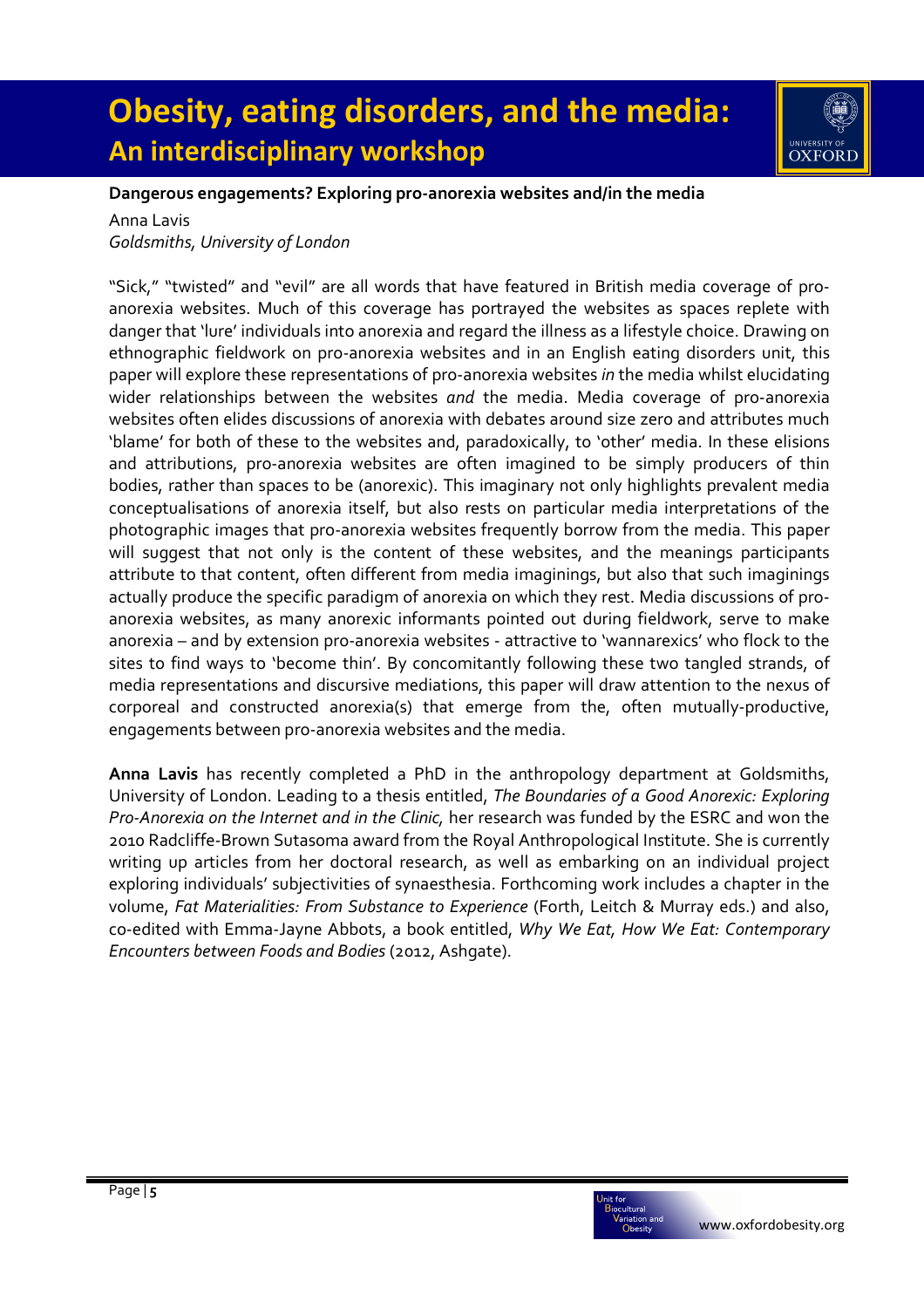

### **Constructing the archetypal anorectic: trends in media representations of eating disordered celebrities**

Paula Saukko *Loughborough University* 

This presentation discusses media representations of eating disorders using the coverage of Karen Carpenter and Princess Diana as examples. Karen Carpenter's death resulting from complications of anorexia in 1983 marked the first time when anorexia became a major media topic. The image of Carpenter as the wholesome girl next door was harnessed in the media to render her into an exemplar of the overly compliant anorexic 'goody' girl and her association with the dangers of mass culture, seemingly exemplified by the popular soft-rock of *The Carpenters*. The media sometimes depicted Princess Diana--for example when she publicly revealed her bulimia and her husband's adultery--as a hysteric. However, she was also positively represented as embodying quintessentially feminine traits, such as emotionality, caring (for HIV patients, landmine victims) and fluidity (her changing partners, new lives). The differences in the media coverage of the two celebrities illustrate how eating disorders have, in different historical instances, been mobilised to idealise (i) the classical modern male, autonomous male self, associated with high culture and (ii) the postmodern, emotional, interactive and fluid feminine self. Both of these ideal selves harbour politically progressive and reactionary agendas. However, these media representations also highlight the problematic nature of making eating disorders stand for archetypal ideal selves.

**Paula Saukko** is a Reader in Social Science and Medicine at the Department of Social Sciences, Loughborough University, UK. Her research interests include eating disorders as well as lifestyle diseases, genetic testing and qualitative methodology. She is the author of *The Anorexic Self: A Personal and Political Analysis of a Diagnostic Discourse* (State University of New York Press, 2008) and *Doing Research in Cultural Studies* (Sage, 2003).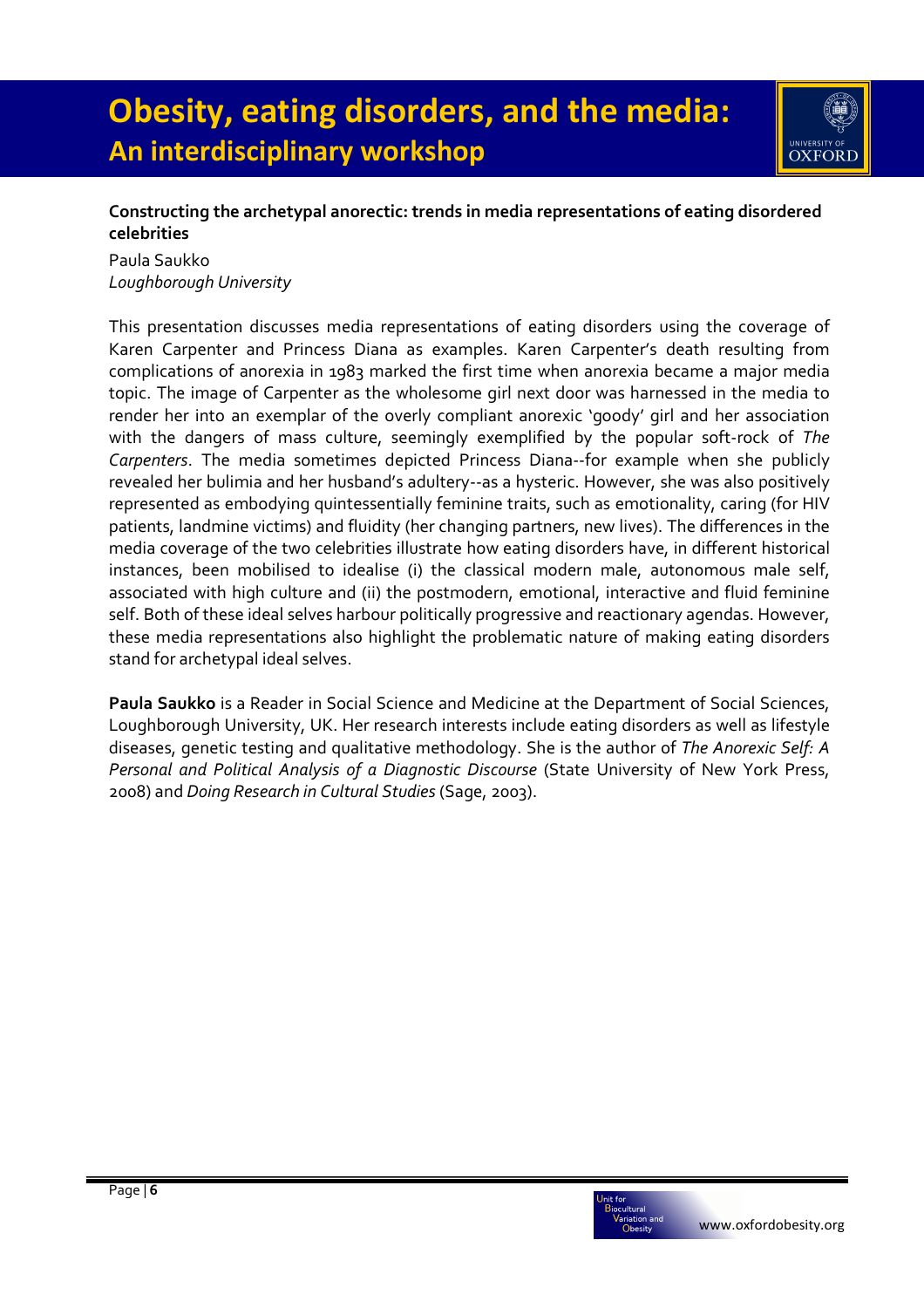

#### **The discursive regulation of 'too fat' and 'too thin' bodies**

Helen Malson *University of the West of England* 

This paper explores the convergences of pathologised 'anorexic' practices with the practices of eating disorder treatment and with those promoted by the current orthodoxies of 'healthy' weight management in the context of an alleged 'obesity epidemic'. The paper draws on a range of interviews conducted with 'in-patients', primarily young women, about their experiences of treatment for an 'eating disorder' in order to explore how current cultural 'knowing' about body weight and weight management produce and regulate the bodies and subjectivites of those deemed 'too fat' or 'too thin'. 'Anorexia', I argue, can be read as enacting par excellence the individualised and hyper-disciplined micro-management of the body advocated by current health orthodoxies. Hence, the neo-liberalisation of health and the intensification of cultural concerns about weight management can be understood both as part of the conditions of possibility of 'anorexic' subjectivities and practices and as an 'anorexification' of normative weight-management which paradoxically, in its intense micro-management of the body, might be understood as an attempt to repudiate 'the organic' that seems 'too' evident in bodies deemed both 'too fat' and 'too thin'.

**Helen Malson** is a Reader in Social Psychology in the Centre for Appearance Research at the University of the West of England, Bristol and co-founder of the Gender Studies Research Group at UWE. Her research focuses primarily on feminist post-structuralist analyses of girls' and women's 'eating disordered' subjectivities and practices and on issues in eating disorder interventions. Her publications *include The Thin Woman: Feminism, Post-Structuralism and the Social Psychology of Anorexia Nervosa* (Routledge, 1998) and, with Maree Burns, *Critical Feminist Approaches to Eating Dis/Orders* (Routledge, 2009).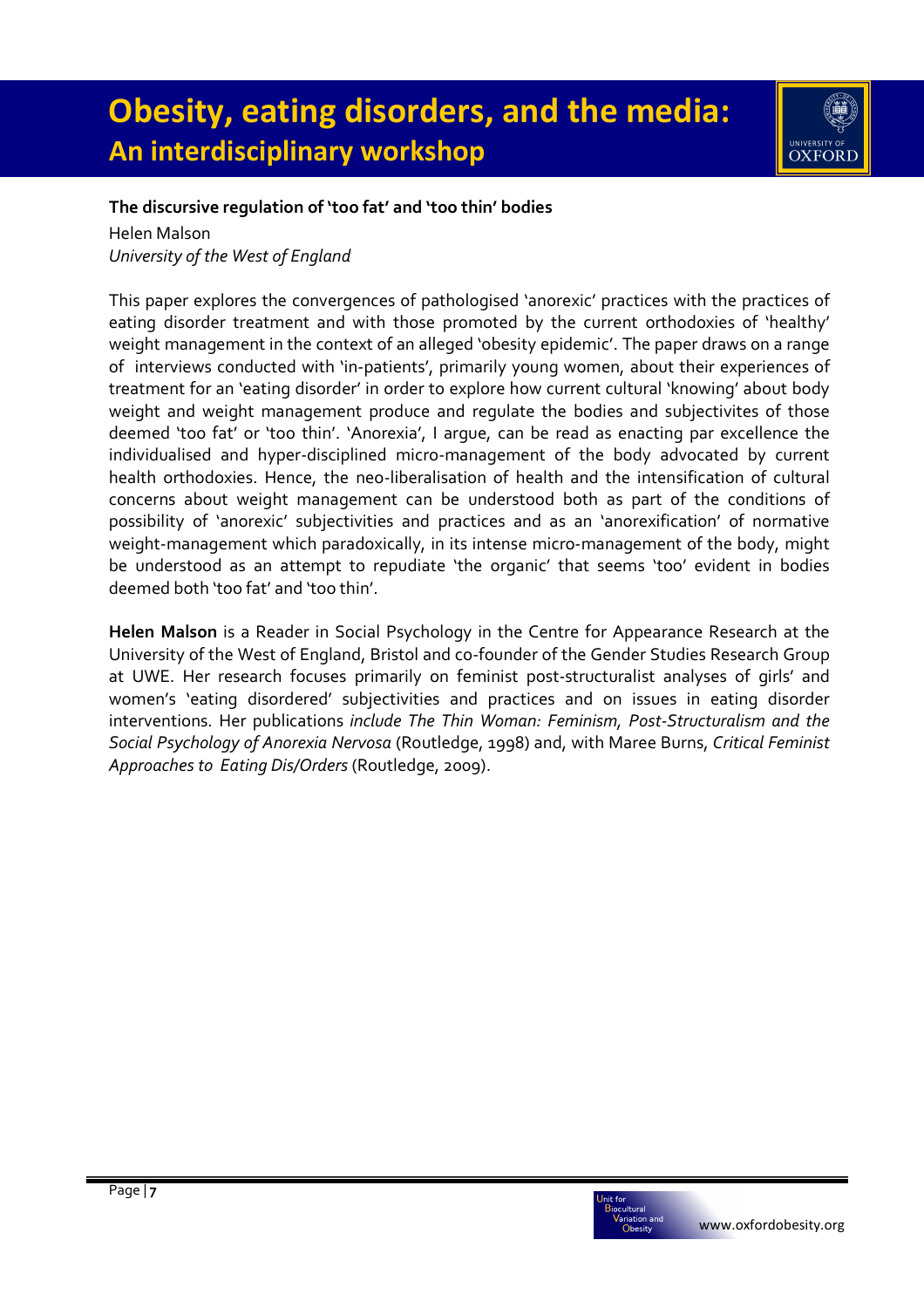

## **Session 2: Obesity**

#### **Chair and discussant**

Tanja Schneider *University of Oxford* 

**Tanja Schneider** is a Research Fellow at the Institute for Science, Innovation and Society, University of Oxford. Her research examines marketing and advertising practices with a particular interest in how these mobilise specific consumer subjectivities. Based on her PhD research (University of Sydney) on "Marketing food, marketing health: Discursive practices and the formation of the healthy food consumer in Australia" she has published on the role of lifestyle magazines as one important locus for constituting health conscious consumers. Tanja has also examined the role of food labels and health claims on novel food products (e.g., functional foods) and how these tend to delegate responsibility for overseeing new products to consumers, who are asked to continuously consider and assess the qualities of foods when making their choices in the marketplace. Currently she is part of a research collaboration that conducts a comparative study on "Discursive Families: A comparison of magazine advertising in two countries" (funded by The Leverhulme Trust) that explores changes and continuities in visual displays and textual descriptions of the consuming family over a period of 60 years based on material sourced from Good Housekeeping (UK) and The Australian Women's Weekly (AUS).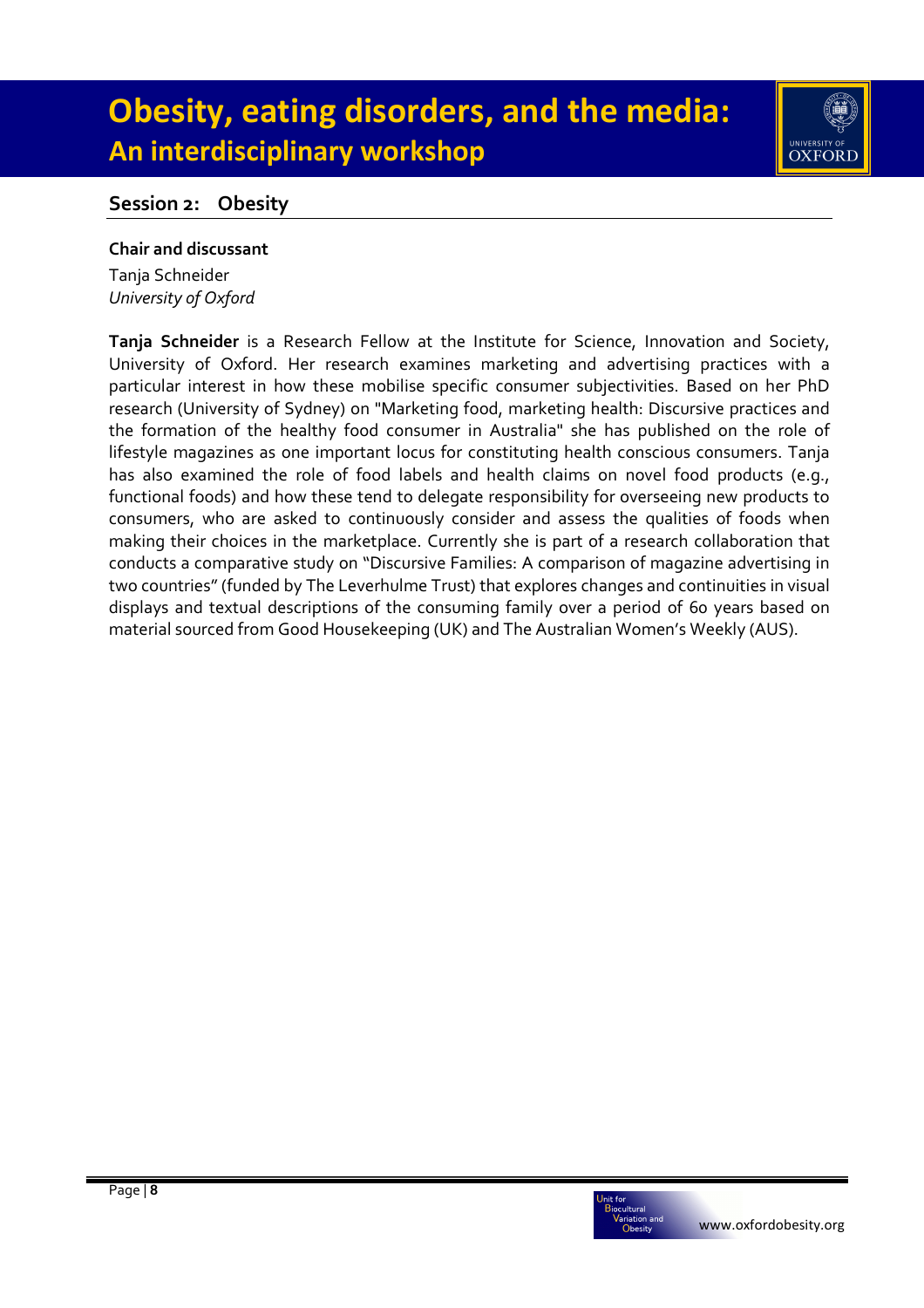

### **Biological postcards: the popularisation of Barker's hypothesis**

Megan Warin *University of Adelaide* 

What does it mean to say that 'you are what your grandmother ate'? How are representations of scientific discourses about pregnancy, women's reproductive bodies and obesity positioned in the print media? This paper examines how the foetal origins of adult disease, or Barker's hypothesis, has come to represent a particular constellation of discourses that position women as central to popular understandings of obesity. The foetal origins hypothesis is arguably the most significant paradigm shift in reproductive medicine, suggesting that many chronic adult diseases have origins in the intra-uterine environment. The print media has gainfully employed this hypothesis, and in doing so, placed women, and poor mothers in particular, as causal agents in the reproduction of obesity across generations. Such a 'common sense' understanding of obesity means that the health of future generations is compressed into an understanding of women's bodies as both the origin and the future of obesity, in which space and time is collapsed into individual responsibility and maternal risk. Narrowing the foetal origins hypothesis to the interiority of women's bodies means that some women are characterised (in both their reproductive capacity and social roles) in ways that make it seem 'natural' to blame them for obesity transmission across generations. Instead of turning attention to the complex interactions of biocultural environments (and promoting structural changes), the gaze is now penetrating deep into female bodies, where the uterus has become the 'environment' of scrutiny, and foetuses must be protected from maternal appetites.

**Megan Warin** is a social anthropologist whose teaching and research interests coalesce around the gendering of health and illness, the phenomenology of food, bodies and memory, theoretical approaches to embodiment, and public understandings of obesity science. Megan teaches in Gender, Work and Social Inquiry and is a member of the Lifecourse and Intergenerational Health (LIGHt) Research Group, where she has undertaken an ethnographic analysis of gender and class differences in obesity as part of a National Health & Medical Research Council grant. She is also leading a research project that examines how children from disadvantaged backgrounds construct 'food stories'. Megan's more recent obesity work critically examines print media discourses of the politics of blame in obesity discourses (especially in relation to mothers and children), and representations of the fetal origins hypothesis. Megan is a member of the Obesity and Prevention Lifestyle Program (OPAL) Social Sciences Committee (South Australian Health) which is the first arm of the French EPODE obesity prevention program in the southern hemisphere.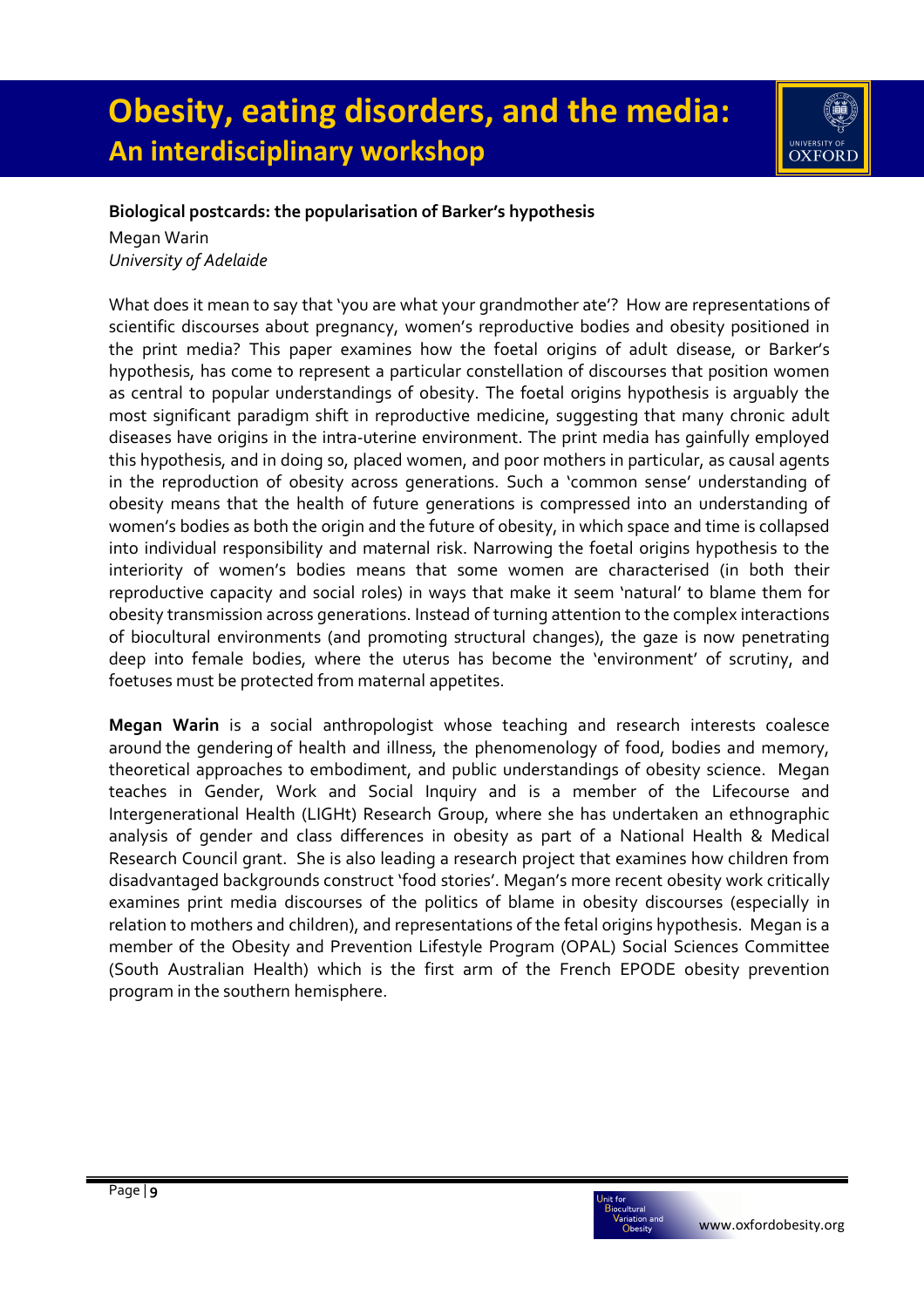

#### **Obesity in the US media, 1990-2010**

Natalie Boero *San Jose State University* 

The media is central to the construction and dissemination of moral panics, and the current moral panic around obesity is no exception. In this talk I analyze over 750 articles on obesity appearing in The New York Times between 1990 and 2011. I use these articles to gauge the state of obesity as a social concern in the United States, looking at the raced, classed, and gendered dimensions of media representations of the obesity epidemic. As I highlight the media as a tool for the spread and perpetuation of moral panic over obesity panic and also look at the American media's treatment of alternative framings of weight and body size.

**Natalie Boero** is an Assistant Professor of Sociology at San Jose State University in San Jose, California. She received her PhD in 2006 from the University of California at Berkeley. Her first book, *Killer Fat: Media, Medicine, Morals and the American 'Obesity Epidemic'* is forthcoming from Rutgers University Press in summer, 2012.

### **Competing contemporary discourses of obesity**  Helene Shugart *University of Utah*

I am interested in identifying and assessing the primary public discourses of obesity that are currently in mainstream mediated circulation in the United States and, increasingly, globally. My premise for this project is that "official" discourses of obesity, or those articulated by institutional and regulatory entities, are highly incompatible with emergent, resonant cultural discourses, which themselves vary markedly from one another depending on venue. This may explain why public health campaigns and initiatives geared toward redressing obesity have been largely unsuccessful to date. I engage in close analysis of these multiple discourses in order to identify their respective key rhetorical features and characterisations and, especially, their points of divergence in relation to each other. I seek to understand the genesis and implications of these discourses and their disjunctures to the end of making practical recommendations regarding public health efforts to redress the contemporary "obesity epidemic."

**Helene A. Shugart** (PhD, Ohio State University, 1994) is a professor in the Department of Communication at the University of Utah. Her expertise lies at the intersection of rhetorical, media, and cultural studies. Her most recent work examines public discourses about health and how they are produced, negotiated, and circulated in various contexts. Her work has appeared in journals such as *Critical Studies in Media Communication, Feminist Media Studies, Health Communication, Communication Theory, Communication, Culture, and Critique, Communication and Critical/Cultural Studies,* and *Quarterly Journal of Speech.*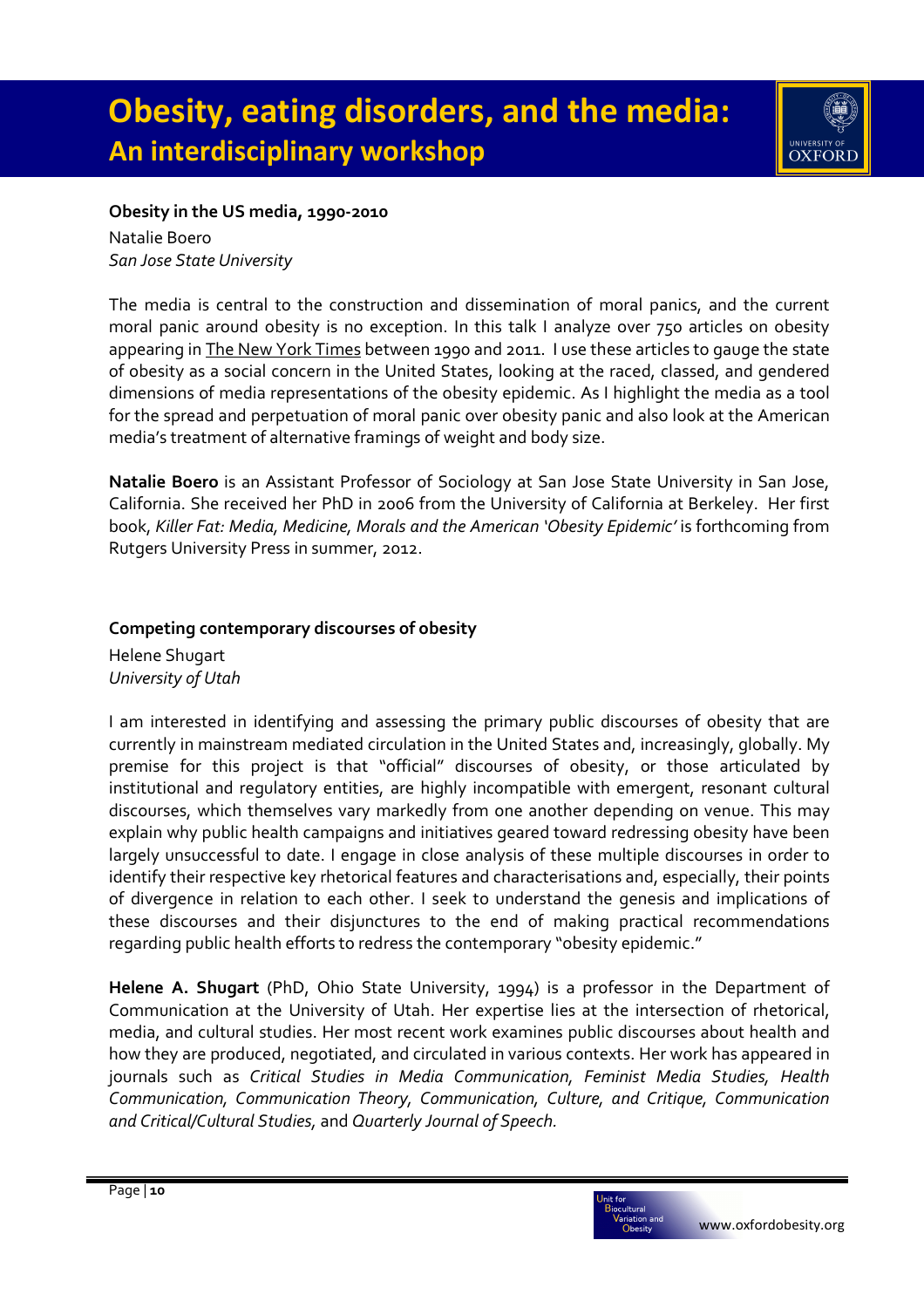

### **Media representations of UK obesity policy**

Vivienne Parry, OBE *Science writer and broadcaster* 

**Vivienne Parry** is a writer and broadcaster who has contributed to the Times, Guardian, Mail on Sunday, and Radio 4, among other media outlets. Her most recent book, *The Truth about Hormones,* was shortlisted for the 2006 Aventis Science Prize. She works extensively across government, particularly with the Chief Scientific Officer and Chief Scientist at the Department of Health, as well as the Government Office of Science Foresight projects and DIUS (now BIS). In addition, Vivienne Parry works with numerous science and innovation organisations (including the Royal Society, NESTA, the Technology Strategy Board, and most of the research councils) and industry (including Unilever and AstraZeneca) as media facilitator and filmmaker. Her work has been recognised by the award of the OBE in the New Years Honours List 2011 for 'services to the public understanding of science'. She is Vice Chairman of Council at UCL, serves on the council of the MRC, serves on the board of the Science Media Centre and the Cheltenham Science Festival, and is a member of the Joint Committee on Vaccines and Immunisation.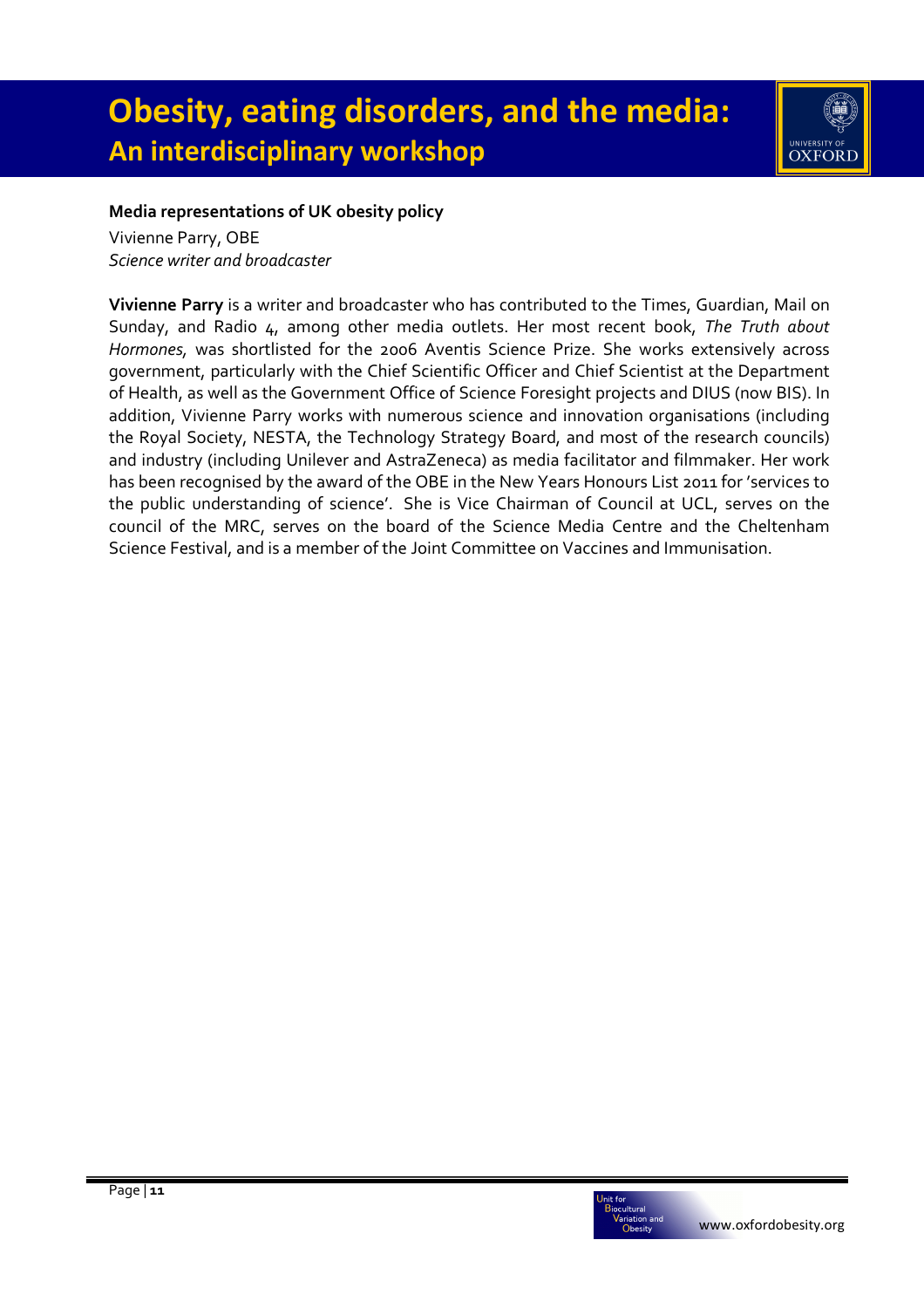

## **Session 3: Data mining**

#### **Chair and discussant**

Annamaria Carusi *University of Oxford*

**Annamaria Carusi** studies social and philosophical aspects of computational technologies for research in science, social science and humanities. Her recent work has focused on ethics, trust and social epistemology as applied to data sharing and re-use, computational visualisations and imaging, modelling and simulation. She is currently completing the first phase of research on the use of computational simulations in biology. She has recently co-edited a special issue of *Information, Communication and Society* on Law and Ethics in e-Social Science, and is currently co-editing a special issue of *Interdisciplinary Science Review* on Computational Picturing, and an anthology, to be published by Routledge, on the same topic. She has a dual background in critical theory and philosophy.

#### **Analytical approaches to media representations**

David Zeitlyn *University of Oxford* 

In this overview of the session, I will sketch the broad picture of feedback cycles between research and policy and their dissemination by the media. I will consider ways in which text mining can be used to track and analyse how the media report on research and policy, and how these reports, in turn, inform the public's understanding.

**David Zeitlyn** is a social anthropologist who has been conducting research in Cameroon since 1985. He has been actively involved in studying the use of information and communication technologies in academic research, as well as the ways in which data on social networks can be used to illuminate people's engagement with museum objects and archives.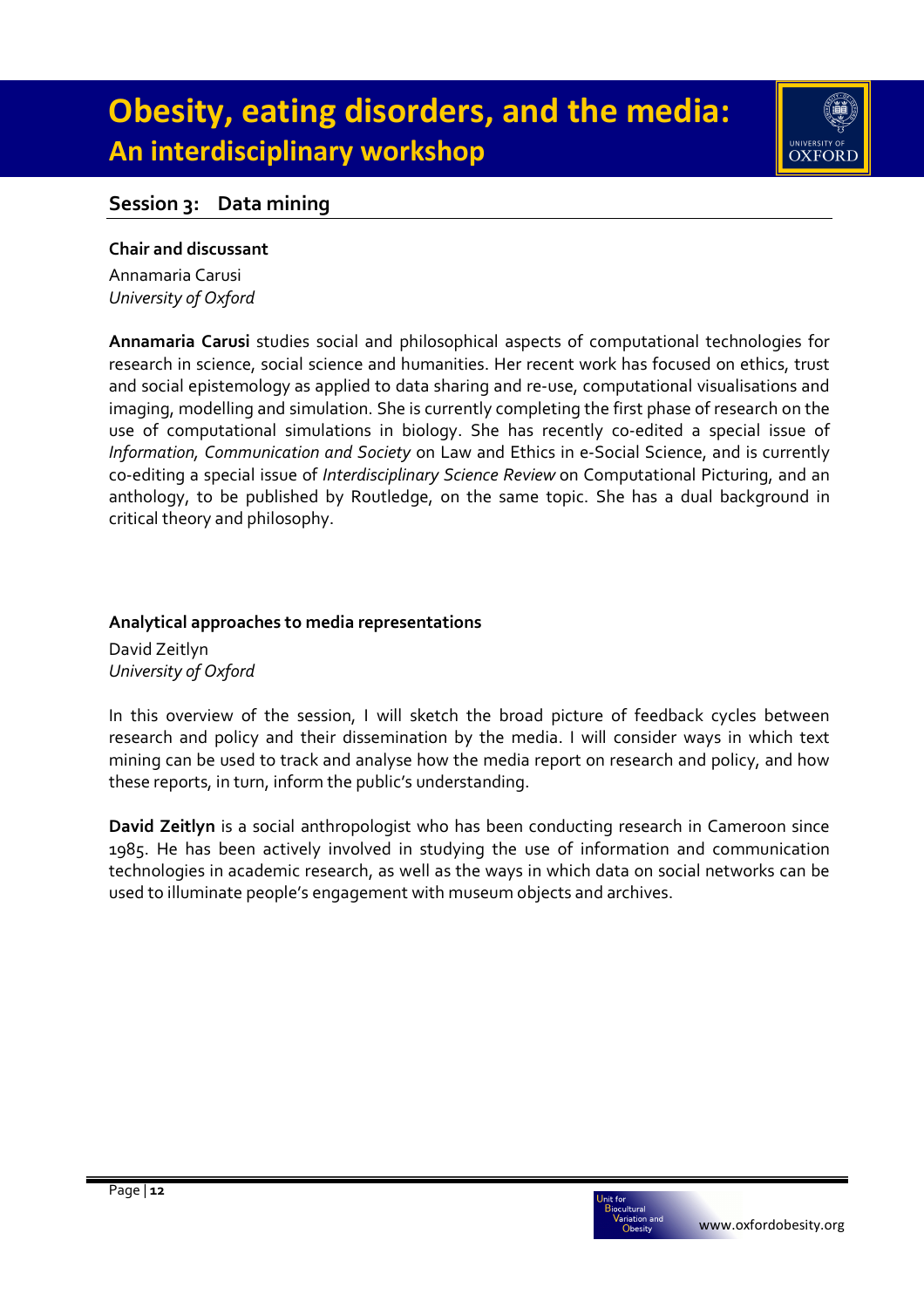

John McNaught *National Centre for Text Mining [NaCTeM], Manchester* 

This talk will start off with a gentle introduction to text mining, discussing motivations, challenges and the state of the art. It will then focus on a number of applications/case studies to demonstrate how text mining techniques have been deployed by the National Centre for Text Mining to aid various communities, in close collaboration with researchers from those communities. Text mining comprises a wide range of tasks and processes, and is not monolithic (as is often mistakenly thought). Although finding new knowledge from old is its high-level goal, on the way it can be concerned with words, terms, phrases, 'named entities' (persons, locations, genes, chemical compounds), attributes of or relations between entities, and facts or events involving all the foregoing. Moreover, it is increasingly concerned not only with extracting an event of interest to the researcher but also with extracting meta-knowledge about that event: is this a suggestion, a speculation, a confident assertion, etc. Work on analysing opinions will also be discussed, of particular relevance in a media-oriented perspective.

**John McNaught** is Deputy Director of the JISC-sponsored National Centre for Text Mining, and an academic member of staff of the School of Computer Science, University of Manchester, which hosts the Centre. He has worked in the area of natural language processing since 1979, following earlier studies in modern languages and theoretical linguistics. Since the mid-1990s he has been working mainly in information extraction and text mining, with emphasis on processing the special languages of various disciplines to provide practical resources, tools and services. He has been involved in numerous collaborative EC and RC-funded research projects, and in projects for industry. A major current project involvement is within UK PubMed Central, helping to provide text mining based semantic search services over a large-scale full-text archive.

UNIVERSITY OF<br>**OXFORD**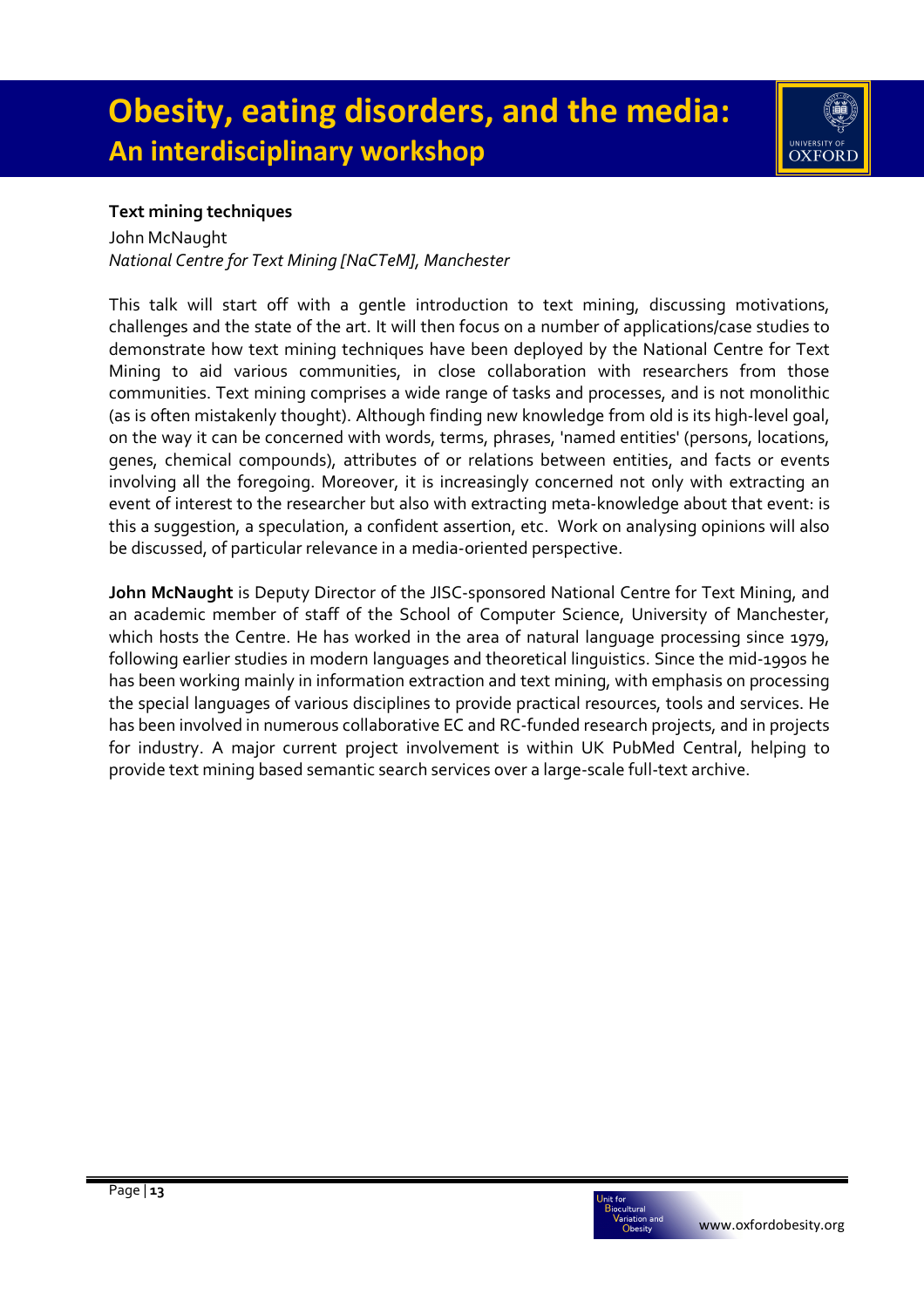

### **Prevalence scores: an evolving tool for database analysis**

Daphna Carmeli *University of Haifa, Israel* 

This paper will describe the evolution of a method for the systematic analysis of large databases. The starting point is a basic assessment of the number of entries in which a specific term plays a substantial role. Having established this initial figure, one can move on to estimate the relative frequency of juxtaposing specific terms by each other. The resulting proportions, entitled *Prevalence Scores*, provide a tool for a more nuanced depiction of the contexts in which the terms at hand are mentioned. These scores can also serve as a platform for several types of rankings that further refine the emerging profile of the allusion to the scrutinized terms within the analysed database.

The application of the method will be illustrated through an analysis of the biomedical literature's reference to 569 population groups in the context of genetics. On the basis of population scores, genetic scores and mutation scores that were calculated for each group, a trend could be identified, showing that some populations – primarily, 'population isolates' as well as Mediterranean and Muslim populations – were being studied in genetic contexts far more intensively than others. The two latter sub-categories stood out as exceptionally prominent in the potentially more sensitive context of mutation related research. Also over-represented in this last context was the Jewish population.

The paper ends with an overview of the method's main advantages and limitations.

**Daphna Birenbaum-Carmeli** is a medical anthropologist in the Faculty of Social Welfare and Health Sciences at the University of Haifa, Israel. Her main research interest is the intersection of health, technology and politics, primarily in contexts of women's health and reproductive technologies.